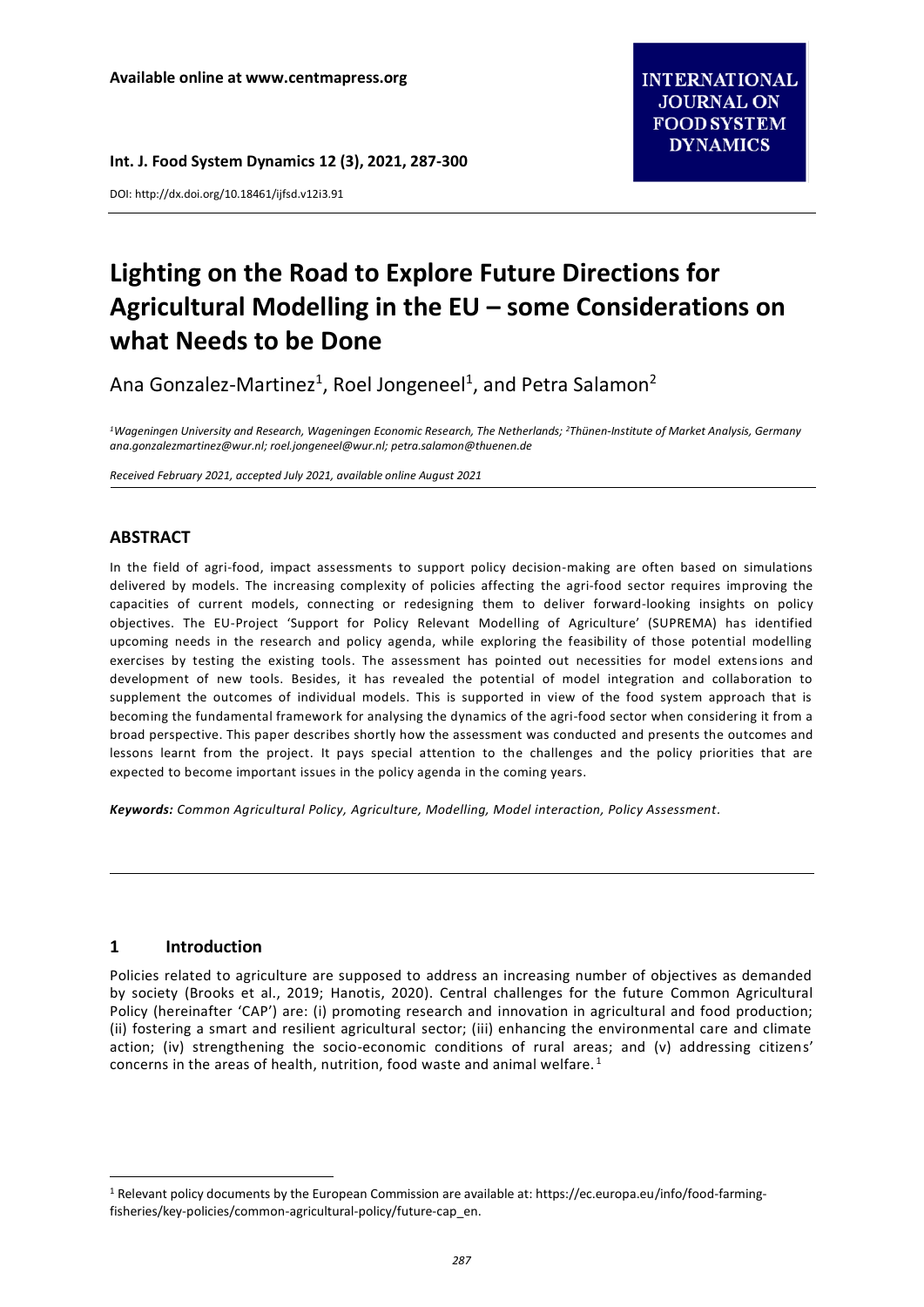In the context of policy analysis, models can contribute to support evidence-based policy-making. Broadly speaking, models can help us to project the current trends into the future and give us an indication of the areas in which policy interventions will be needed. Models could also help us to anticipate the consequences of certain policy measures, and therefore, provide useful insights to support the design (and fine-tunning) of the policies under consideration. Another interesting application of models is their use for quantitifying the potential impacts of shocks of diverse nature such as economic crisis or diseases outbreaks. In other occasions, models could also be used to 'draw' the situation which could have been in place otherwise, e.g. if a policy that was implemented during a certain period would have never been adopted.

The increasing need for impact assessments in the field of agriculture that are (partly) based on forwardlooking outcomes delivered by models has required the frequent maintenance and further development of modelling tools. Nowadays, modellers should keep their tools well prepared for assessing (sometimes at very short notice) a broad range of issues. To give some examples we can refer to: (i) the impact of upcoming policies, e.g. the new CAP reform, the Sustainable Development Goals (SDGs), the Paris climate agreement, the Green Deal Roadmap and the associated EU Farm to Fork and Biodiversity Strategies; (ii) the effects of disease outbreaks, e.g. the African Swine Fever (ASF) disease, the Covid-19 pandemic; and (iii) the consequences of changes in the existing body of legislation, e.g. the so-called 'N' problem in the Netherlands, among others. These maintenance activities, e.g. updating of databases, re-estimation/recalibration of equations, etc., and development tasks, e.g. extension of models to incorporate new commodities, regions and/or policy instruments, etc., are not a trivial issue and might require a considerable amount of resources in terms of labour, time, sector knowledge, computing capacity, etc.

Keeping in mind this background, the EU-Project 'Support for Policy Relevant Modelling of Agriculture' (SUPREMA) has identified upcoming needs and challenges in the research/policy agenda, while exploring the feasibility of carrying out those potential modelling exercises by using the existing tools. The SUPREMA model family includes 'core models' already used in support of key European impact assessments in the fields of agriculture, trade, climate and bioenergy policies. More specifically, this suite of models includes: MAGNET (Modular Applied GeNeral Equilibrium Tool), GLOBIOM (Global Biosphere Management Model), CAPRI (Common Agricultural Policy Regionalised Impact), AGMEMOD (AGricultural MEmber State MODelling), MITERRA-Europe, IFM-CAP (Individual farm Model for the Common Agricultural Policy).<sup>2</sup>

The findings of several applications of the SUPREMA core models, including the development of several linkages between them<sup>3</sup>, as well as the outcomes of extensive discussions with stakeholders in three workshops have provided input into a Roadmap for future directions for agricultural modelling in Europe.<sup>4</sup> The overall goal of this exchange between scientists and other stakeholders (EU representatives, ministry officials, farmers organisations, etc.) is to 'bridge the gap between the expectations of policy makers and the capacity of models in a more complex environment by improving the mutual understanding and clarifying research needs and feasible strategies'.<sup>5</sup>

Additional assessments of recent policy documents and expert consultations have been made in SUPREMA, while special attention has been paid to the upcoming agricultural policy framework by using the 'food system approach' as the cornerstone. All these have revealed that priorities shifted from a pursued 'productivity' paradigm to a 'sustainability' paradigm where environmental and climate issues are becoming increasingly important subjects of policy interventions. Social issues and farm income also remain as important topics, while the Covid-19 pandemic underscored the relevance of food provision. In short, SUPREMA has allowed the different modelling teams involved to reach an agreement on the urgent need for cooperation and integrated model use in view of the complexity of the assessments for upcoming CAP discussions (Hanotis, 2020).

 $\overline{a}$ 

[model.org/dokuwiki/doku.php\)](https://www.capri-model.org/dokuwiki/doku.php); AGMEMOD [\(https://agmemod.eu/\)](https://agmemod.eu/); MITERRA-Europe

 $2$  The model documentation is available at:

MAGNET [\(https://www.magnet-model.org/\)](https://www.magnet-model.org/); GLOBIOM

[<sup>\(</sup>https://iiasa.ac.at/web/home/research/GLOBIOM/GLOBIOM.html\)](https://iiasa.ac.at/web/home/research/GLOBIOM/GLOBIOM.html); CAPRI [\(https://www.capri-](https://www.capri-model.org/dokuwiki/doku.php)

[<sup>\(</sup>http://content.alterra.wur.nl/Webdocs/PDFFiles/Alterrarapporten/AlterraRapport1663.1.pdf\)](http://content.alterra.wur.nl/Webdocs/PDFFiles/Alterrarapporten/AlterraRapport1663.1.pdf); IFM-CAP

[<sup>\(</sup>https://op.europa.eu/en/publication-detail/-/publication/13480ce0-803e-4ec4-9f88-24d44d565eab/language-en\)](https://op.europa.eu/en/publication-detail/-/publication/13480ce0-803e-4ec4-9f88-24d44d565eab/language-en). In terms of the typology of models, MAGNET is a General Equilibrium Computable (GCE) model; while all the other tools belong to the Partial-Equilibrium (PE) modelling category.

 $3$  We refer to the modelling system AGMEMOD-MITERRA as an example of a model linkage that has been developed in the context of SUPREMA.

<sup>4</sup> The Roadmap document (deliverable D1.10) is available at: [https://www.suprema-project.eu/output/deliverables/work](https://www.suprema-project.eu/output/deliverables/work-package-1)[package-1.](https://www.suprema-project.eu/output/deliverables/work-package-1)

<sup>5</sup> See[: https://www.suprema-project.eu/project/objective.](https://www.suprema-project.eu/project/objective)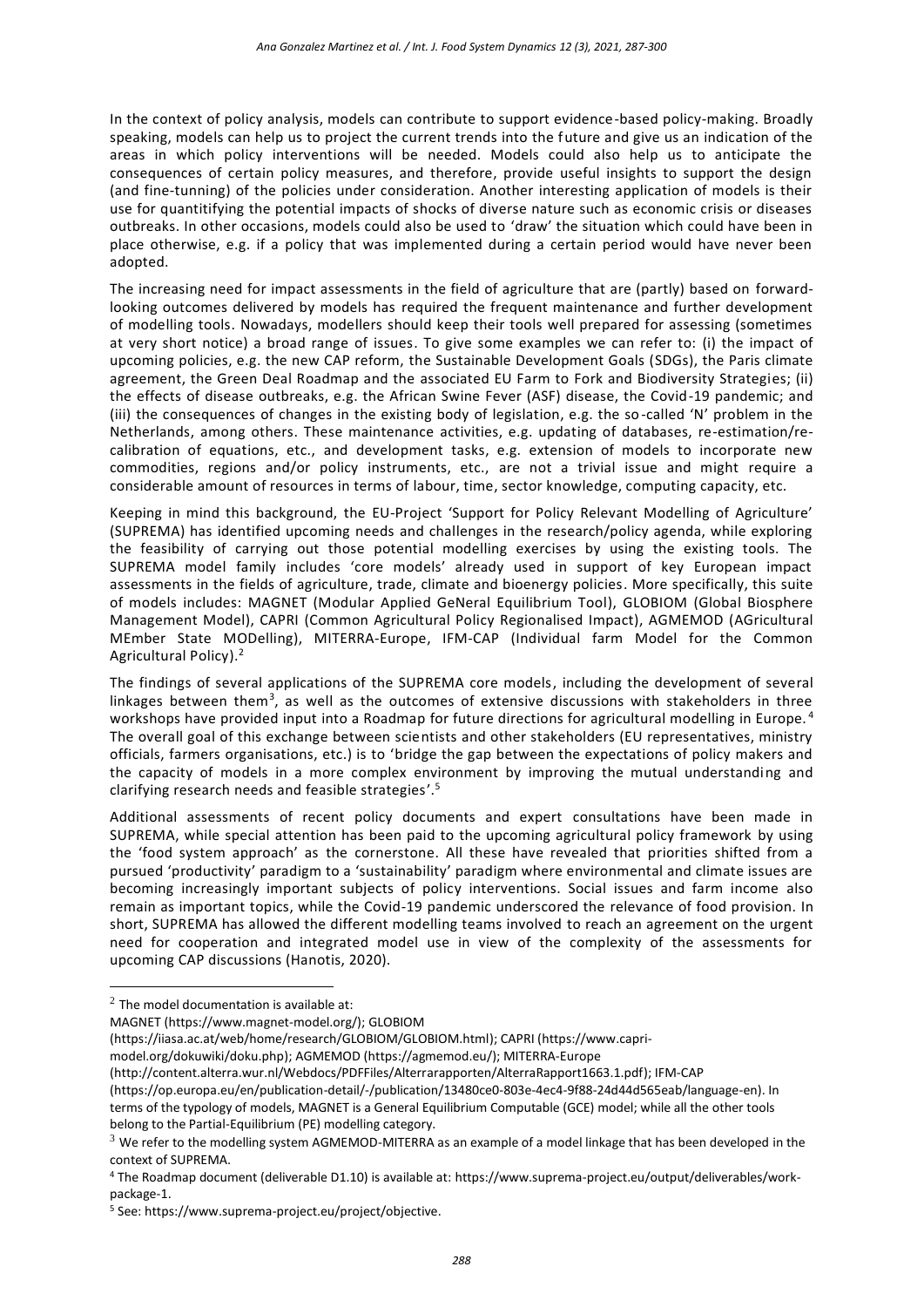The objective of this paper is to present in a condensed and synthetic manner the key outcomes of the research and assessments carried out within SUPREMA. From the methodological point of view, SUPREMA has demonstrated that cross-cutting topics can be better analysed by using a set of models working together rather than a single modelling tool. In practical terms, SUPREMA has also revealed that some of the upcoming items in the policy agenda will require the update (and/or extension) of the existing models. The dissemination of these findings will benefit a broader modelling community and all researchers in field of agriculture, by raising awareness on the topics that will shape the research (and policy) agenda in the coming years and how they can be addressed.

After this introduction, the remainder of this paper is structured as follows. Section 2 focuses on the modelling needs that have been identified, linking them with a food system framework. Section 3 concentrates on the challenges that the agricultural modelling community will encounter in the near future when supporting the policy-making process. Section 4 discusses the potential use of models in an integrated manner as the way forward to address the mentioned challenges. Finally, Section 5 provides some concluding remarks.

## **2 Understanding the modelling needs from a food system approach perspective**

#### **2.1 The notion of 'food system'**

 $\overline{a}$ 

'Food system' is a relatively new concept that is gaining importance in the current context in which supply chains are becoming more complex and individuals are asking themselves more questions about the implications of their diets (EAT-Lancet Commission, 2019). Within the policy domain, there is an increasing interest in seeing agriculture not as a standalone activity, but as contributor to the provision of healthy food supplies that are produced in a sustainable manner (Food Chain Evaluation Consortium, 2014; FAO, 2014). At this stage, it is important to provide the reader with a clear and comprehensive definition of food systems. More specifically, HLPE (2017) suggests that food systems are 'all the elements (environment, people, inputs, processes, infrastructures, institutions, etc.) and activities that relate to the production, processing, distribution, preparation and consumption of food, and the outputs of these activities, including socio-economic and environmental outcomes. As explained by Hoes et al. (2019) food systems can be understood as complex webs of actors, hardware, data, food, environments, institutions, etc. that interact with each other. Therefore, the first step in the 'food system' ladder is a primary agricultural sector that can deliver sufficient, safe, healthy and affordable food for all (Figure 1).<sup>6</sup>



**Figure 1.** Food system framework Source: Authors' elaboration based on various sources.

 $^6$  See, also, Hebinck et al. (2021) for further discussion on policy options for a sustainable food system.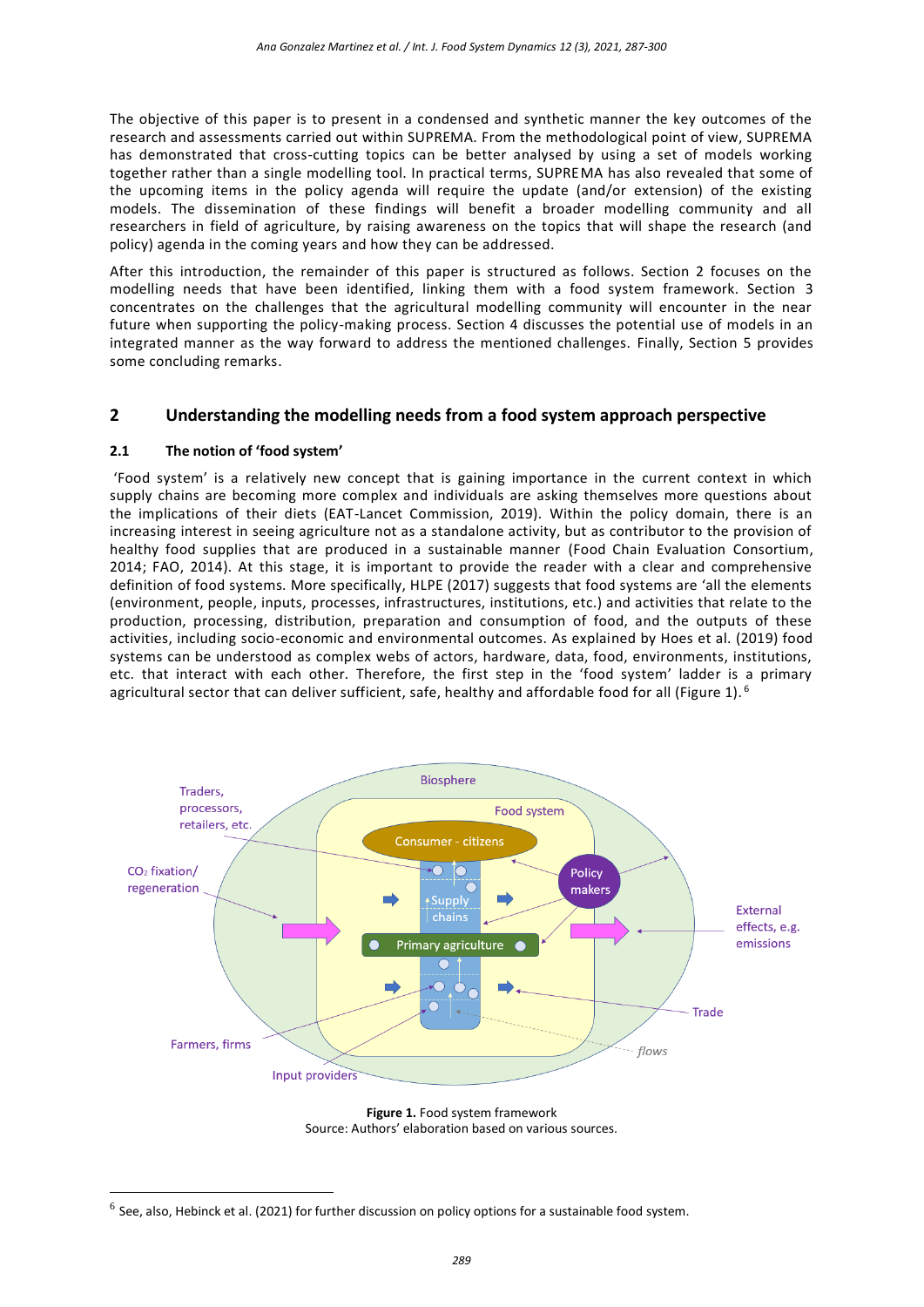Moreover, Hoes et al. (2019) highlight that a food system framework considers the interactions and feedback loops among food systems activities (supply and demand) and the ecological and socioeconomic context in which these activities take place. A better knowledge of the interactions and feedback loops provides relevant insights to carry out a possible mapping of opportunities for a more efficient use of natural resources (beyond one product and/or value chain). It also reveals the importance of the food system's socio-economic context. Another relevant outcome of having a better understanding of the interactions and feedback loops within the food system is that it shows the implications of food consumption and production for health, nutrition, livelihoods and the environment. At the same time, it helps to shed light on the trade-offs between different intervention strategies. Having a proper understanding of the dynamics also contributes to clearly represent the non-linear processes and feedback loops in the food system that might go beyond more 'obvious' relationships that only emerge when all elements are taking into consideration.

Linked to the notion of food systems, a new field of applied research was born. In general terms, the socalled 'food system analysis' (Veronez de Sousa, 2015) focuses on how different types of policy incentives or business innovations can influence the relationships between multiple stakeholders, e.g. input providers, farmers, traders, public officials, processors, retailers), changing the interaction between the different components of the system (consumption, distribution, processing, production). Therefore, all this implies that more attention needs to be paid to the role of food supply chains and dietary aspects (see, for further discussion, FAO (2013b) and Nordhagen (2020) among others), as well as on environmental and animal welfare issues (Place, 2018). Bearing in mind the discussion above, it is essential to identify the challenges that agricultural modelling will face in the coming years.

### **2.2 Identifying future needs**

 $\overline{a}$ 

Looking at Figure 1, one could think of the necessity of interacting with the variety of stakeholders that are included within the food system in order to understand their priorities and concerns. That was the reason why a series of workshops were organised in the context of SUPREMA in order to facilitate the exchange between economic modellers, EU policy makers, researchers, ministry officials from several member states and industry associations among others. The key findings of these stakeholder consultations are presented in this section and linked to the existing literature. 7

Consensus has been reached around the fact that the current and upcoming topics of interest and relevant research questions are having a stronger cross-cutting focus. By definition a model is a simplification of reality, and therefore, it cannot cover everything (van Tongeren et al., 2001; Ouliaris, 2011). Hence, there is a need for further developing the existing models by linking or extending them in order to capture all the dimensions that should be considered to answer the complex research questions that will be on the upcoming policy agenda.<sup>8</sup>

Model linkages have the potential to deliver the capacity for assessing impacts across different spatialscales and stages of the value change, for example, by having a proper representation of the behaviour of decision-units like farmers, consumers, processors or traders, as well as policy instruments that policymakers have at hand. Moreover, the establishment of model linkages has been identified as a potential solution to obtain deeper and better insights into the interactions among different actors in the supply chain. The process of linking models is not exempt from challenges since it will involve important efforts for further harmonisation among models and model outcomes (Perez-Dominguez et al., 2008; Creutzig et al., 2012; Lotze-Campen et al., 2014; van Meijl et al., 2018). Moreover, additional actions in order to solve problems in data requirements, availability and access would be also needed. In other words, data is the core of models, being its proper management crucial. The availability of data is often steered by activities outside the realm of models which limit their representation and their possible field of application.

In terms of the CAP, a number of topics appeared as relevant during the discussion held with the different stakeholders. An important aspect is to study the impacts of policy and market shocks on income generation covering all relevant groups. Other examples are soil and water acification, as well as the loss of biodiversity. Moreover, the potential consequences of implementing measures for adaptation, introducing mitigation strategies or adopting new technologies was also mentioned as a key topic during the workshops and highlighted in the existing literature. It seems to be very relevant when it is associated to the cost and their transmission along the supply chain to consumers (see, Garnett (2011) for further details). Having a proper representation and modelling of water (Kersebaum et al., 2007) is another

 $^7$  The outcomes of this series of workshops are detailed in deliverables D1.1, D1.4, D.1.9. Available at: [https://www.suprema-project.eu/output/deliverables/work-package-1.](https://www.suprema-project.eu/output/deliverables/work-package-1)

<sup>8</sup> Further discussion on model linkages within SUPREMA is presented in deliverable D2.2. Available at: [https://www.suprema-project.eu/output/deliverables/work-package-2.](https://www.suprema-project.eu/output/deliverables/work-package-2)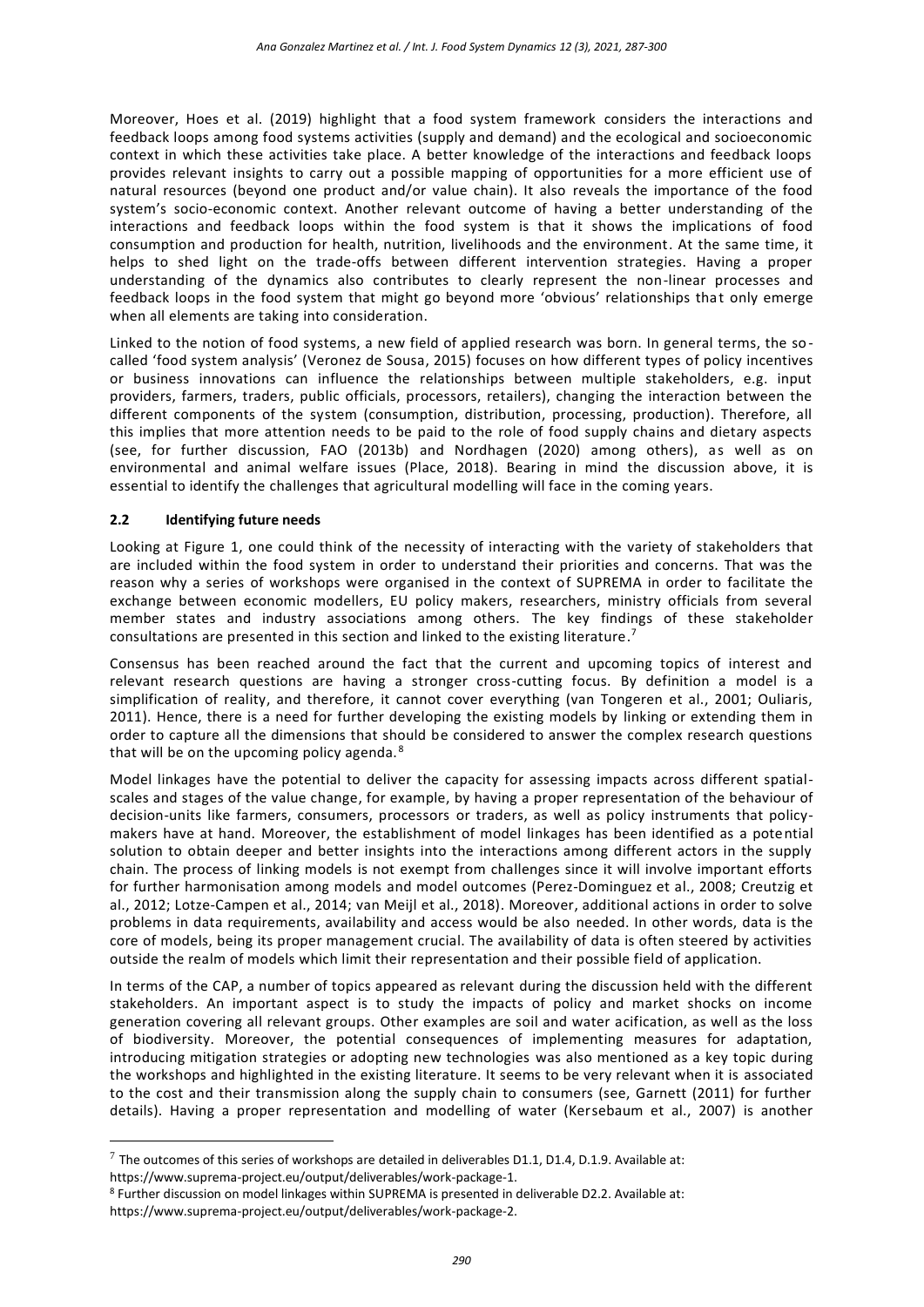relevant area in which models are expected to be improved in order to cover aspects such as quantity (scarcities and sudden surplus) and quality (see, Querner and Zanen (2013) for an example in the case of the Limpopo River). The modelling of the impacts of farm management on greenhouse gas (GHG) emissions, including mitigation and adaptation options towards climate change is another direction for model improvement, by paying special attention to the long-term perspective and the assessment of impacts on this time horizon (see, Eory, et al., 2018). This context reinforces the necessity of linking and somehow coupling modelling tools in order to capture the complexities associated with these topics. <sup>9</sup>

Going deeper on the topic of climate change, innovation processes, new technologies and its diffusion play an important role in GHG mitigation and climate adaptation, and therefore, in how agriculture can deal with it (Dessart et al., 2019; Finger et al., 2019). However, technology and innovation processes are considered as an exogenous element in case of the vast majority of large-scale models. Therefore, the uptake is potentially restricted over time by some assumed technology adoption rates. In this regard, there is a need for models to consider adjustments due to innovation in inputs, input use and in production systems with respect to climate change in a more detailled manner (Gonzalez-Martinez et al., 2021). This is key in order to ensure realistic outcomes and enable technology adjustment to differ between countries. Other elements that should be considered when modelling the development of agriculture in the near future are the adoption of new technologies concerning digitalization; micro robots and automated processes at farm level as well as further along the supply chain (see also Pesce et al., 2019).

A good biophysical representation of agricultural production, including its interaction with the biosphere in the core is also a pressing issue to be accounted for in the existing modelling tools.<sup>10</sup> Currently, efforts are on primary production with respect to  $CO_2$ -equivalent emissions. However,  $CO_2$  or methane footprints should cover the whole supply chain.<sup>11</sup> A circularity approach should be used when modelling the closing of nutrient cycles and the reduction of mineral fertilizer use (Bremmer et al., 2020). The combination with life cycle assessment (LCA) becomes relevant in this regard. Another important element that needs to be well represented by modelling tools is sustainability, capturing its economic, environmental and social dimension.<sup>12</sup>

Other challenges identified refer to the representation of changes in consumer preferences and the behaviour of economic agents, i.e. the final stage of the 'supply chain'. Dietary changes towards more sustainable choices with a lower content of animal protein might be driven by changes in consumer preferences which eventually could have an important impact on GHG emissions (Clark et al., 2019). Therefore, changes in consumer decisions increasingly reflect their perceptions regarding production processes with respect to ethical issues, sustainability issues and aspects of fairness among others. To what extent changes might materialise at the point of sale will depend on the individual circumstances like e.g. availability, labelling, income situation, health concerns, ethical upbringing and environmental reasons, etc.<sup>13</sup> Although demand shifts in society are evolving quite smoothly, disruptive changes may occur quite suddenly, often in combination with quality, hygienic, diseases or animal welfare problems.<sup>14</sup> Keeping in mind this background, there is a need for improving the representation of consumer preferences within the existing models. Some previous experiences of how consumer preferences can be modelled in the case of different products are provided by Pazarlioğlu et al. (2007) and Dubé (2018). Related to the representation of the supply chain, the diffusion of innovation was highlighted as another direction for improving the current models, mainly with a focus on the impact on jobs and other global issues such as climate change, health impacts or lifestyle changes. Models should also be prepared to reflect the start of new manufacturing sectors and new productions.

 $12$  An illustration of how these three dimensions interact together is provided by Raworth (2017).

<sup>9</sup> See, Gonzalez-Martinez et al. (2021) for an illustration of how integrated modelling use was applied in order to assess the impact of implementing alternative mitigation packages in the context of the Dutch agriculture. This study relies on the modelling system AGMEMOD-MITERRA, which is linked to an optimisation model that represents the current environmental policy framework of the Netherlands.

 $10$  See, Castro et al. (2018) for additional discussion on the use of bio-economic models to inform the decision-making process regarding land use planning.

<sup>&</sup>lt;sup>11</sup> See, Carbon Trust (2006) for an example of the environmental value of reducing  $CO<sub>2</sub>$  emissions across the supply chain using a case study from the UK snack food sector. Life cycle assessment (LCA) is the basis for the methodological approach.

<sup>&</sup>lt;sup>13</sup> See, Tsakiridou et al. (2010) for an analysis of the impacts of animal welfare standards on consumer choices. See,

European Parliament (2020) for some discussion on sustainable consumer choices from an environmental point of view. <sup>14</sup> Jongeneel et al. (2020) provide an assessment of potential consequences of the 2019 African Swine Fever outbreak by simulating several recovery scenarios for a mid-term horizon. This assessment relies on an equilibrium displacement model (EDM).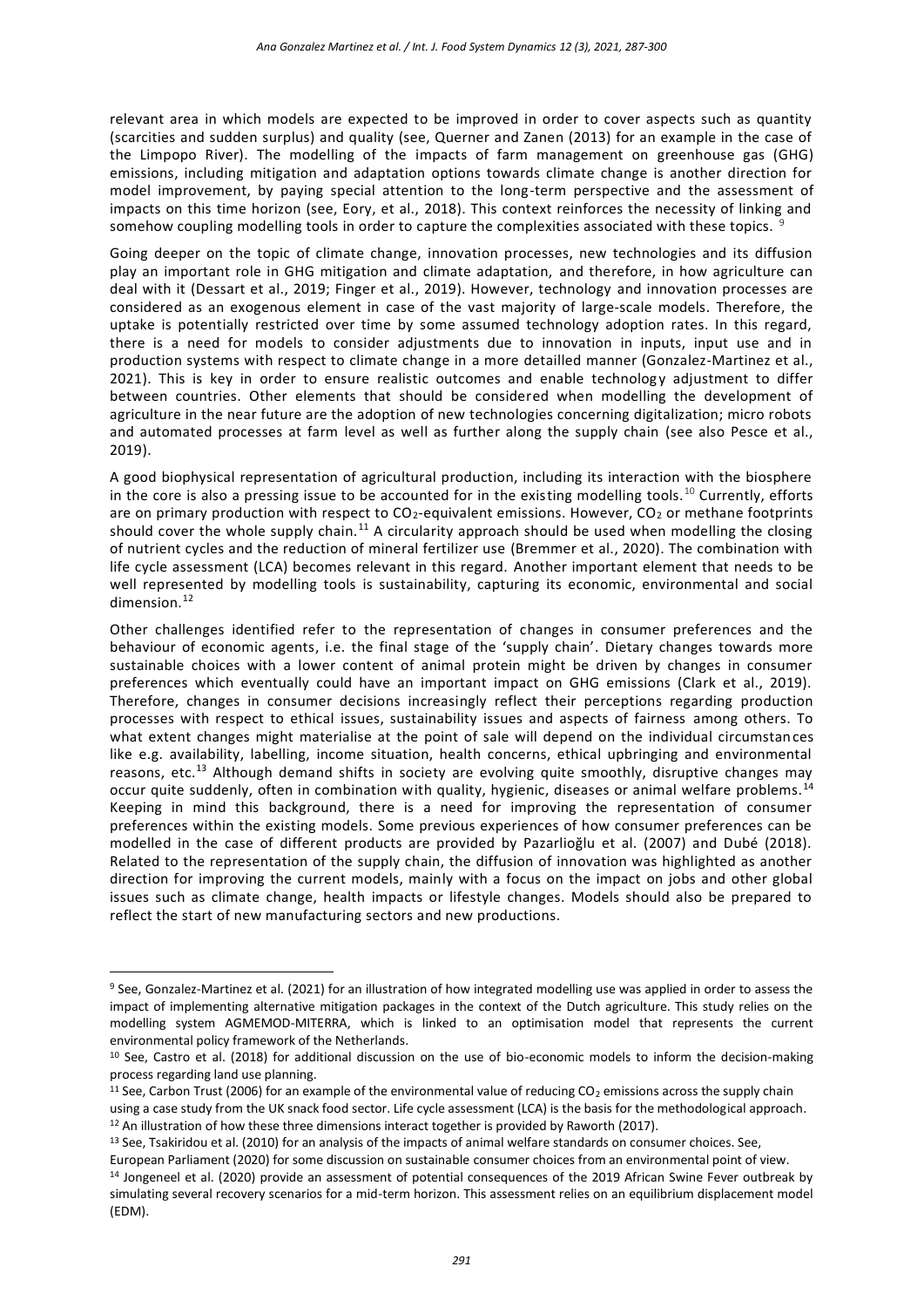Apart from that, strategies towards a more bio-based economy are an important element to consider.<sup>15</sup> In this respect, the stakeholder consultation revealed that the focus should be on the strong relation that exists to a low carbon and circular economy, particularly in a global context. From the modelling perspective, both challenges will call for a more integrated approach that includes the utilisation of different models in a harmonised way. Since the 'pathway' to the bioeconomy is an uncertain one, additional research is needed for modelling this transition. Within models, bioeconomy and in particular bio-materials and bio-chemicals are only represented to a limited degree. In order to fill this gap, the ongoing H2020 BioMonitor project focuses on the development of a model tool-box that represents the bioeconomy and allows for the quantitative assessment of forward-looking scenarios. <sup>16</sup> This initiative also confirms the need for using models in an integrated manner. Nevertheless, for a proper representation of the bioeconomy an important data challenge needs to be overcome.<sup>17</sup> More specifically, data and parameters on flows of food, feed, bio-material, bioenergy, waste, residues and other uses for substitution of fossil-based resources are scarcely registered, with mostly 'isolated' values that refer to a single year scattered in reports. In order to better reflect circularity, models are required to provide a more detailed representation of product-flows including by-products, intermediate products, re-used products, product waste.

Therefore, it is evident that models should evolve along with policy questions, changing with societal needs and economic development. An illustration of this 'natural' trend is the current shift towards sustainability in the EU policy context and the increased reliance on policy measures addressing individual farms, e.g. 'voluntary-adoption' type of measures such as certain management practices. All these changes create a need to align policy directions and tools for an appropriate model assessment.

The complexity of the questions that researchers in the field of agricultural economics would need to explore is illustrated in Table 1.

## **3 Challenges for the modelling community**

All the challenges that have been identified require 'solutions' to better serve policy makers. This set of challenges covers a broad range of topics and activities: (i) improved representation of products (fruits and vegetables, Mediterranean products) and inputs (use and cost); (ii) adoption of voluntary policy measures; (iii) implementation of CAP elements affecting sustainability; (iv) land use modelling; (v) better representation of biodiversity, adaptation and mitigation measures; (vi) supply chain issues (standards, contractual arrangements, price formation and price transmission); (vii) the role of standards and other non-tariff measures (NTMs) in trade; (viii) better representation of the demand side of the agri-food market with changing consumption patterns (environment and health) and population's age structure; (ix) modelling of food waste; and (xi) the representation of the bioeconomy. All these elements are further discussed in this section, be it in a brief way.

To begin with the modelling of primary production, an aspect that needs further attention is the representation of production activities and sectors, for example in the case of fruits and vegetables and other Mediterranean products, as well as products under EU quality schemes. An important contribution in terms of modelling agricultural production is Carpentier et al. (2018). Another challenge is a better representation of specific input use (fertilizers, pesticides, antibiotics) and production costs, where the latter is attributed to the proper production activities and disaggregated to the level needed to better address current and upcoming policy priorities with respect to farm input use, e.g. Farm to Fork objectives with respect to pesticides, fertilizers, antibiotics, etc. Moreover, a pending task is the representation of farmers' behaviour, which needs to reflect the key trade-offs that they face as these are playing a crucial role in reality. It should also account for objectives (e.g. profit maximization), decision-making rules (e.g. farming practices, agent-based modelling, etc.), and relevant farmer interaction effects, as well as the adoption of voluntary policy measures, farm management practices and technological innovations.

<sup>&</sup>lt;sup>15</sup> See, Oudendag et al. (2020) for an application in the case of the MAGNET model.

<sup>&</sup>lt;sup>16</sup> This modelling tool box includes some of the SUPREMA models such MAGNET and AGMEMOD, as well as the recently developed BioMAT (Bio-based MATerials) model among others. BioMAT can work as a stand-alone model or as a module of AGMEMOD. In this project, additional efforts have been done in order to develop new linkages between the models included in the toolbox. Further details are available at[: https://biomonitor.eu/.](https://biomonitor.eu/)

<sup>&</sup>lt;sup>17</sup> This is another challenge that the BioMonitor project addresses.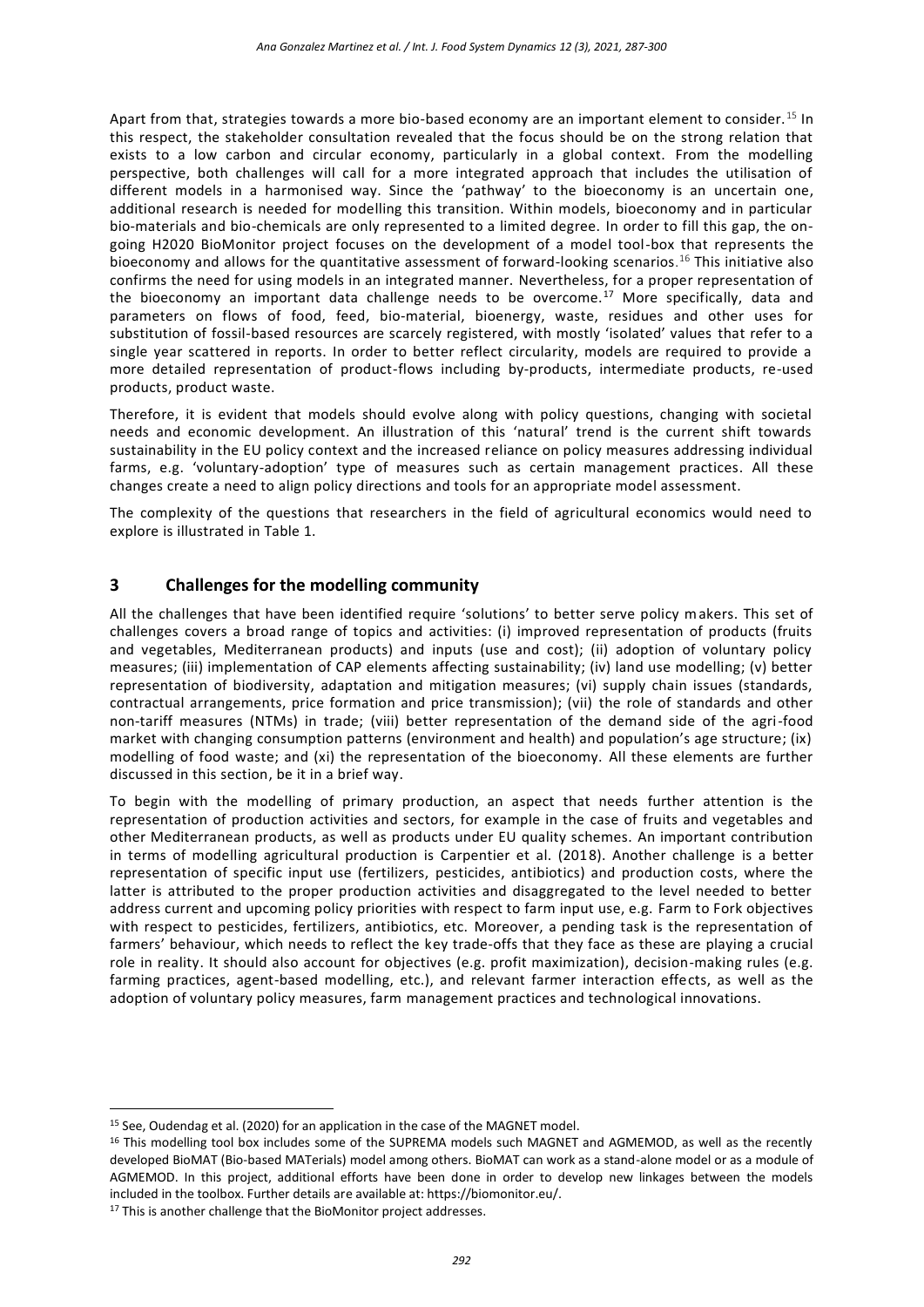| Topic/Subject                                         | <b>Strength</b>                                                                    | Weaknesses                                                                                                                                                                             | <b>Examples</b>                                                                              |
|-------------------------------------------------------|------------------------------------------------------------------------------------|----------------------------------------------------------------------------------------------------------------------------------------------------------------------------------------|----------------------------------------------------------------------------------------------|
| Primary<br>agriculture<br>economy                     | <b>Response to</b><br>market<br>signals and<br>trade<br>policies                   | <b>Explain risk</b><br>management<br>behaviour and<br>scheme/technology<br>adoption,<br>efficiency gaps                                                                                | <b>Technology</b><br>adoption and<br>eco-schemes                                             |
| <b>Supply chains</b>                                  |                                                                                    | Poor<br>representation of<br>supply chains<br>(stages, firms,<br>flows)                                                                                                                | C4<br>concentration<br>ratios of EU<br>dairv<br>processing<br>industry at<br><b>MS level</b> |
| Consumer-<br>citizen<br>interests                     | Consumer<br>demand<br>(apparent<br>cons), other<br>demands                         | Consumer profiles,<br>consumer age<br>structure,<br>representation of<br>product quality and<br>product attributes<br>(e.g. production<br>systems), animal<br>welfare,<br>traceability | Consumer<br>red meat<br>preference<br>shift                                                  |
| <b>Bioeconomy</b>                                     | <b>Bioenergy</b><br>reasonably<br>covered                                          | <b>Bio materials and</b><br>chemicals its<br>infancy                                                                                                                                   | <b>Bio-based</b><br>plastics                                                                 |
| Food-system:<br>trade                                 | <b>Trade value</b><br>well<br>represented<br>(bilateral<br>trade and<br>net trade) | Value added 'trade'<br>poorly represented                                                                                                                                              | <b>GTAP</b><br>involvement,<br>data issues                                                   |
| <b>Sustainability</b><br>and<br>circularity           | Models have<br>set of<br>sustainability<br>indicators,<br>including<br>GHG/climate | Circularity and C-<br>linkages poorly<br>represented, but<br>work ongoing                                                                                                              | <b>EU P balance</b><br>(Nutri2Cycle)                                                         |
| Source: Authors' elaboration based on the outcomes of |                                                                                    |                                                                                                                                                                                        |                                                                                              |

**Table 1.** Overview modelling needs by broad research topic

the workshops that were organised in the context of the SUPREMA project (WP1).

Technological and social innovations (as well as their adoption) are complex and still more efforts are needed to better understand them. Before integrating the results into the larger scale sector models, first the assessment of a number of detailed case studies is still welcomed.<sup>18</sup> Results from detailed econometric studies enable the modelling of endogenous technological change, by introducing research and development (R&D) investments in macroeconomic models. Empirical studies assess the rate of return and factor biasedness of technological change and *ex-ante* models quantify the sustainability impacts of these developments.

 $18$  The reader is referred to the SUPREMA deliverable D2.2. in which a case study of the modelling of the dairy supply chain is presented. Available at: [https://www.suprema-project.eu/output/deliverables/work-package-2.](https://www.suprema-project.eu/output/deliverables/work-package-2)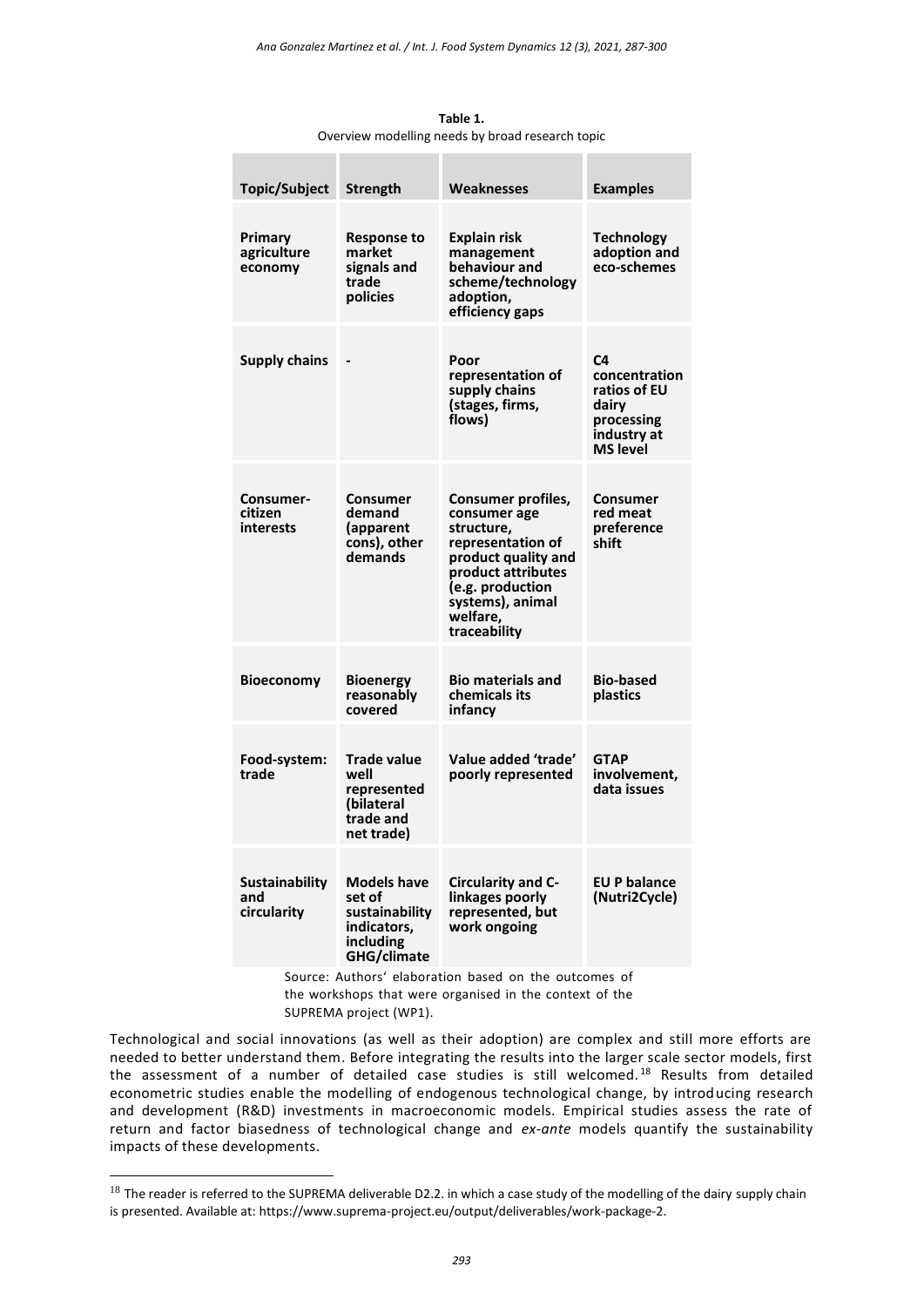Turning to the modelling of land use, the present exercise permits us to point at some specific elements within the CAP that affect the sustainability of farming practices, e.g. eco-schemes, as well the importance of an appropriate land use (and land management practices) for the achievement of other objectives that will become key in the context of agricultural policy, i.e. biodiversity and climate neutrality. Since land use is closely related to the role of technological innovation, agricultural modellers will need to devote resources to endogenously model technology and its progress for a better assessment of the implications of climate change as well as the potential of mitigation and adaptation options.

Apart from that, models with a proper representation of land use and forestry are increasingly important for any assessment about the role of the bioeconomy. Specifically, a key challenge is to introduce all potential new bioeconomy applications within the available modelling frameworks. <sup>19</sup> Much progress has been achieved for biofuels and to a lesser extend bioenergy but the introduction of bio-based materials and especially bio-based chemicals is a huge challenge. The latter is partly caused by the fact that biobased materials\chemicals are very heterogenous and technological change quickly transform them.

With respect to biodiversity, it has been argued that the current status of the agricultural and economic models which have been considered is rather weak.<sup>20, 21</sup> However, this weak modelling status does not reflect the importance attached to biodiversity objectives in the CAP (Poláková et al., 2011). Often only indirect aspects of biodiversity have been modelled, such as changes in land use, and modelling of emissions, which can be seen as an indicator for the risk of loss of biodiversity. Direct impacts on species, e.g. number of red list species in a region or effects on population sizes of certain key species, etc., cannot be modelled yet and might constitute another point for development/model linkage in the future. Moreover, another aspect that constitutes a challenge for improving this type of modelling is the important locality issue that surrounds biodiversity, requiring for its proper representation a high level of geographical disaggregation within the model. This level of granularity is not always compatible with large-scale modelling tools which provide a representation of the system at EU, global level, etc. Therefore, additional efforts are needed to improve policy impact assessment models and update them by using insights from the latest results obtained from the ecological literature. Related to this, it has been identified that environmental issues are becoming increasingly important in agricultural policies. Besides climate change mitigation, more focus will be set on the preservation and enhancing of biodiversity.

Focusing on the EU policy framework, i.e. the EU Green Deal,  $^{22}$  achieving climate neutrality by 2050 is a key objective which is encouraging agricultural models to provide a better representation of adaptation and mitigation measures, leading to improved quantification of GHG emissions. Once again, the representation of measures as such should be also accompanied with an appropriate modelling of their adoption and diffusion through the agricultural sector. Insights into marginal abatement cost curves, associated with the mitigation measures, could help to provide cost-effective solutions to climate policy objectives with respect to agriculture. In particular, the previous experience with CAPRI gained through the Economic Assessment of GHG mitigation policy options for EU agriculture (EcAMPA) projects (Pérez-Domínguez et al., 2016) could provide a set of good practices and lessons learnt which could be used when thinking of potential model improvements and further developments for the rest of the SUPREMA models. Moreover, another important topic to be considering when modelling/assessing the impact of climate change on agriculture is the role that can be played by extreme weather events which could severely affect yield evolution. Important studies in this regard are Pérez-Domínguez and Fellmann (2017) and Hristov et al. (2020).

Another element whose representation will bring several challenges is the modelling of supply chains (Dixon and Rimmer, 2019). Supply chains are important and complex parts of the food system, with a farreaching impact that covers issues such as standards (e.g. food safety, animal welfare), contractual arrangements (including sustainability requirements), price formation and price transmission-issues (McCorriston et al., 2001; Commission of the European Communities, 2009). From the assessment made, it turned out that their role needs a better understanding. Models considered in this piece of research have a very poor representation of supply chains. This holds for CGE models as well as for PE models whose key limitation is that they do not model firms, nor make use of indicators characterising industry structure. From the literature assessment, it follows that considering supply chain characteristics and the behaviour of different players along the supply chain is important for understanding the evolution of the farmer-retail price spread. A general suggestion from the supply chain and price transmission literature is

<sup>&</sup>lt;sup>19</sup> See, BioMonitor Policy Brief No. 2, for further discussion[: http://biomonitor.eu/wp-content/uploads/2021/03/2021-03-](http://biomonitor.eu/wp-content/uploads/2021/03/2021-03-11_BIO_PolicyBrief-2_digital.pdf) [11\\_BIO\\_PolicyBrief-2\\_digital.pdf.](http://biomonitor.eu/wp-content/uploads/2021/03/2021-03-11_BIO_PolicyBrief-2_digital.pdf)

<sup>&</sup>lt;sup>20</sup> See, Tscharntke et al. (2005) and Chopin et al. (2019) for further discussion on biodiversity and its modelling.

<sup>&</sup>lt;sup>21</sup> MITERRA-Europe is one of the few models that can provide some biodiversity indicators.

<sup>&</sup>lt;sup>22</sup> See: https://ec.europa.eu/info/strategy/priorities-2019-2024/european-green-deal en.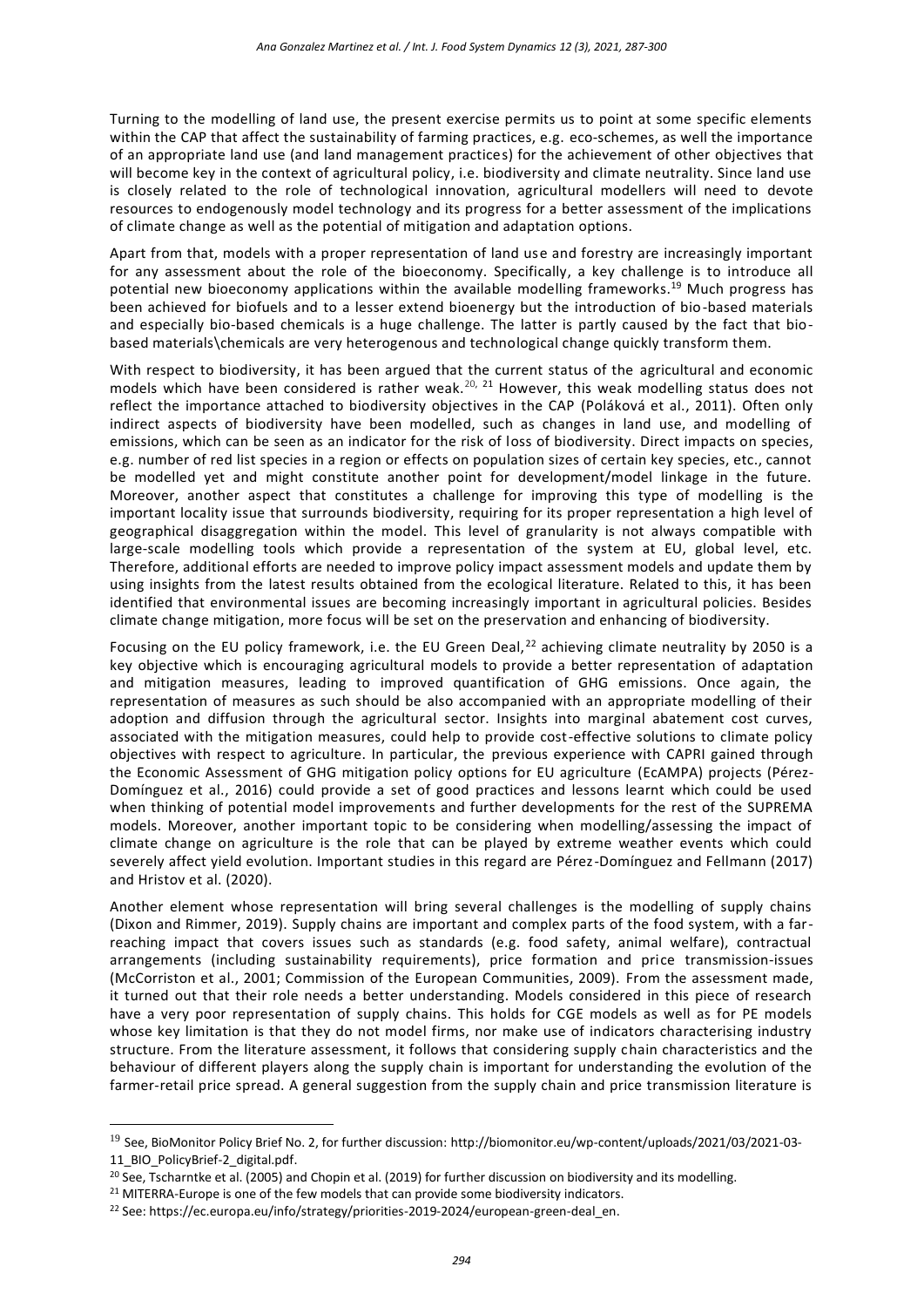that competition is often characterised by some form of oligopoly/oligopsony rather than by full competition, which could give rise to market power issues, and its abuse. Given the previous observations, the overall conclusion is that it is important to put more efforts into modelling supply chains. Rather than integrating supply chain representations into the models that were used in SUPREMA, a more fruitful approach may be to develop special supply chain models for key agricultural supply chains.<sup>23</sup> Nevertheless, a big limitation for pursuing this type of modelling is that the type of data that might be needed at this level is not generally available.

Drawing attention to the modelling of trade flows, this assessment permits us to make several observations. First of all, although multilateral trade liberalisation may face its difficulties, still a number of key issues with respect to trade play a role, including standards and other non-tariff measures, as well as the relationship between value added and trade, with a special focus on global value chains (Beghin et al., 2015). Whereas agricultural sector models traditionally take trade flows into account (it is implicitly always playing a role, even from a data perspective; e.g. balance closure), two prominent items that deserve more effort are the modelling of non-tariff measures (NTMs) and global value chains. With respect to the NTMs modelling, some work has been done, but more refinement and validation are needed. Moreover, it was found that there might be a need to better understand and measure the impact of NTMs by applying specific case studies, using complementary approaches such as cost benefit analyses. Even at a theoretical level there are still a number of issues that need further development. One aspect is how to incorporate global value chain representations in sectoral models. Instead of fully integrating them, the current state of the art seems to be to combine separate value chain models with large -scale sector models.

Finally, some other modelling challenges have been identified when considering the role of food from a broader perspective. In this respect, public health outcomes and environmental effects are important issues that could benefit from a reduction in consumption (and associated production) of certain products, e.g. meat.<sup>24</sup> Therefore, dietary changes should be a priority within the EU since livestock consumption and production are not within appropriate 'planetary' boundaries (see, RISE (2018) for further details). Transitioning towards a plant-based diet is a multi-dimensional phenomenon that requires the engagement of the public sector, all actors involved in the supply chain and consumers. In the same vein, the benefits associated with transitioning towards more healthy diets will not be limited to a reduction in the cost of medical services. Reductions in CO<sub>2</sub> emissions and acidification of soil and air, as well as improvements in the sustainability of food systems can be expected. The preference shift towards more plant-based diets will also contribute to bring the livestock sector within the EU into a more sustainable path. Another important issue that needs to be somehow captured by modelling tools is the potential of reducing food waste for mitigating the negative environmental consequences of food production. <sup>25</sup> In this regard, it is important to highlight the huge challenge that modellers will face when looking for sufficient and robust data to use as an input for the assessment.

## **4 Lessons for the future**

 $\overline{a}$ 

Quite often the study of the complex aspects mentioned above, e.g. sustainability related to agriculture, the development of the bioeconomy and its contribution to the SDGs, implies that no single model can cover all dimensions which need to be taken into account. This becomes more evident when analysing issues that involve several aspects of the food system, e.g. the impact of dietary choices on environmental degradation will required a detailed model of demand of agricultural products and a robust modelling of all the emissions associated to the production which is required to satisfy consumer needs. In order to tackle this issue, SUPREMA has explored the feasibity of 'combining' several models when analysing a policy/research question. An important finding of the project is that 'cooperation' between different modelling tools by developing appropiate linkages between them is the way forward to address these complex and multi-dimensional questions.<sup>26</sup> The 'collaboration' between different approaches offers possibilities to 'fill' the gaps that a single model/approach has and strengthens the capacity to assess the

<sup>&</sup>lt;sup>23</sup> Equilibrium displacement modelling (EDM) could be a helpful approach to follow when working on this direction. See, for further details on the EDM approach, Muth (1964), Sumner and Wohlgenant (1985) and Wohlgenant (1993). See, also, for empirical applications, Jongeneel et al. (2018; 2020).

<sup>&</sup>lt;sup>24</sup> Deliverable D3.2 presents the outcomes of simulating a reduction in red meat consumption in the EU by using CAPRI and the modelling system AGMEMOD-MITERRA. Available at[: https://www.suprema-project.eu/output/deliverables/work](https://www.suprema-project.eu/output/deliverables/work-package-3)[package-3.](https://www.suprema-project.eu/output/deliverables/work-package-3)

<sup>25</sup> See, FAO (2011, 2013a) for further discussion on food waste.

<sup>&</sup>lt;sup>26</sup> For theoretical discussion and some examples of modelling linkages, see also, Perez-Dominguez et al. (2008), Von Lampe et al. (2014), Wicke et al. (2015) and Gonzalez-Martinez et al. (2021).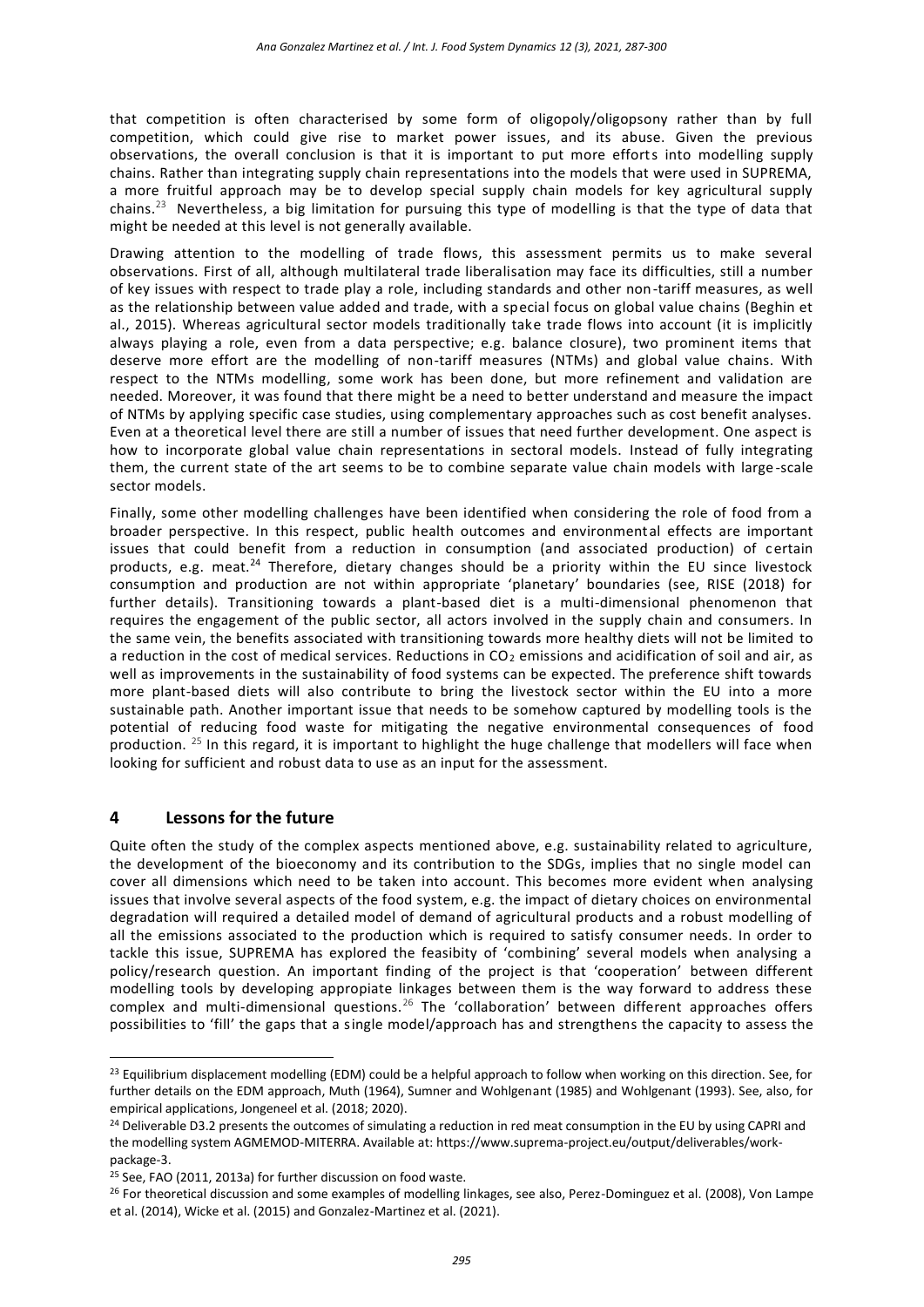direct and indirect impacts of a particular shock. Therefore, the use of models in an integrated manner, i.e. using models together to calculate a final output while exchanging information among them, can improve the quality of information for policy-makers and contribute to better-informed decision-making (Wicke et al., 2015). An illustration of the concept of integrated use of models in the context of the green economy is provided by PAGE (2017). The mentioned 'integrated modelling use' is also referred in the existing literature as 'model collaboration'.

Harmonisation and model comparison have also led to the identification of synergies between models and possible valuable links between tools, e.g. the link AGMEMOD-MITERRA.<sup>27</sup> The experience in SUPREMA has revealed that in an initial stage model comparison could: (i) guide and contribute to the alignment and harmonisation of models; and (ii) identify additional options for model linkages, which can be further developed and possibly (partly) automatised.<sup>28</sup> Subsequently, when a set of similar scenarios has been simulated by the different models, model comparison can: (i) improve the insight into specific contributions that different models can make; and (ii) constitute a 'procedure' for validating the modelling outcomes. More specifically, the validation of modelling results can take place in different ways, e.g. market expert assessments, statistical tests, client feedback, academic and professional review processes, etc. This exercise also has a role to play in the learning process of modellers and can become the 'seed' for additional model improvements. For calibrated models, it is important that the base year, to which the model is calibrated, becomes not too 'distant' from the current reality.

Thinking about the development of model linkages, modular approaches facilitate the linking and the activation of a certain model configuration that permits to have a tool for analysis tailored to a particular policy question.<sup>29</sup> All these could benefit from the development of a meta-platform that embeds good data management protocols, contributes to the maintenance of the exisiting modelling linkages and favours the development of new ones. This 'meta-platform' could be take the form of a 'virtual space', for example hosted by an official body, which facilitates the exchange among all members of the agricultural 'modelling community'.

On a practical note, there are two additional elements that SUPREMA highlighted as important factors to facilitate model comparison, model linking and model improvement in general, i.e. model governance and networking. Firstly, with respect to their governance, the different models considered in this piece of research have each their own approach, which reflect their origin, history and current institutional embeddedness. In particular, when many researchers at different institutions from different countries are working with the same model a clear direction is needed, which usually is provided by a 'leading' institute, e.g. MAGNET, a concise core team, e.g. AGMEMOD, or the 'owning' institute, e.g. GLOBIOM, IFM-CAP. Data is the corner stone of models and their proper management is a crucial but maybe sometimes a bit neglected element in modelling activities. The modelling platform initiative of the EU, i.e., the so-called 'Integrated Modelling Platform for Agro-economic Commodity and Policy Analysis (iMAP),<sup>30</sup> has been important as a stimulus to improve the data management, including issues like data storage (together with metadata), and also to the interoperability and re-use of data.<sup>31</sup> The FAIR-data principles (Findability, Accessibility, Interoperability, and Reuse) provide a good guideline for data management and could be used as the basis for making or developing model-specific data management plans.  $32$  SUPREMA has emphasised the need for stablishing a governance structure for the different models that were considered. This structure should go beyond the level of individual tools and permit broader and crosscutting assessments that can substantially contribute to the upcoming policy agenda.

 $27$  A description of the findings of the comparison of the baseline of the models involved in SUPREMA is presented in deliverable D3.1: <https://www.suprema-project.eu/output/deliverables/work-package-3> . The reader is also referred to D2.1 on data comparison: [https://www.suprema-project.eu/output/deliverables/work-package-2.](https://www.suprema-project.eu/output/deliverables/work-package-2)

<sup>&</sup>lt;sup>28</sup> An example of how model linkages can be automatised is the Model Junction linkage Tool (MOJITO). This tool links GLOBIOM, AGMEMOD and MAGNET. Further details on the structure and functionalities of the tool are available at Wolf and Bouma (2016).

<sup>&</sup>lt;sup>29</sup> 'Modular approach' refers to the internal structure of models, which can be set up a in such a way that the different components of the models can be 'activated' or 'switched' off depending on the interest of the researchers. For example, in the case of the AGMEMOD model there is a module that represents fishery activities which is not 'active' when running an scenario in which a shock on crop yields is analysed. The reader is also referred to the MAGNET model which is a good illustration of the notion of 'modular structure'.

<sup>30</sup> Further details on iMAP are available at: [https://ec.europa.eu/jrc/en/scientific-tool/imap-%E2%80%93-integrated](https://ec.europa.eu/jrc/en/scientific-tool/imap-%E2%80%93-integrated-modelling-platform-agro-economic-commodity-and-policy-analysis)[modelling-platform-agro-economic-commodity-and-policy-analysis.](https://ec.europa.eu/jrc/en/scientific-tool/imap-%E2%80%93-integrated-modelling-platform-agro-economic-commodity-and-policy-analysis)

<sup>&</sup>lt;sup>31</sup> See, also, Helaine et al. (2013) and M'Bareck et al., (2015). The DataM platform that is a tool for flexible management, extension and integration of (model) databases which was developed by JRC is available at:

[https://datam.jrc.ec.europa.eu/datam/public/pages/index.xhtml.](https://datam.jrc.ec.europa.eu/datam/public/pages/index.xhtml) 

<sup>32</sup> See, also[: https://www.go-fair.org/fair-principles/.](https://www.go-fair.org/fair-principles/)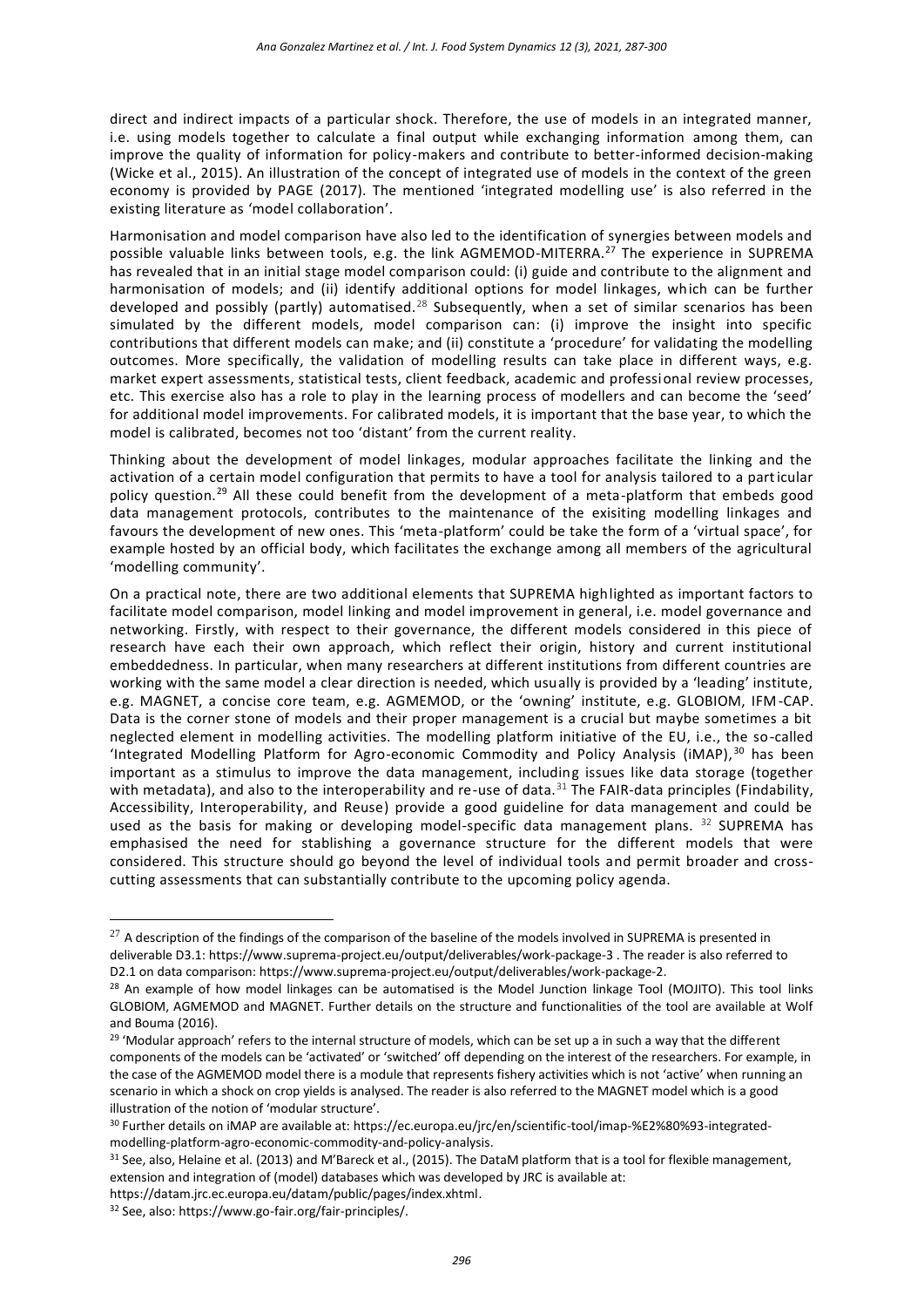Secondly, focusing on networking, one element that could shape the strategy of networking is the organisation of activities through a meta-platform, including the access to financial resources. In this sense, it is important to interact with existing modelling platforms (e.g. iMAP), stakeholders and other experts which eventually could bring to fruition a long-term European platform which supports modelling in agriculture with respect to a broad range of topics. This list of topics includes the functioning of the EU agri-food sectors and their integration with up- and downstream sectors at different spatial scales. This platform will cover a huge variety of existing policy and future policy options affecting agriculture, the agri-food value chain, global integration, sustainable development goals, adoption of technologies, land use, low-carbon economy and climate change among others.

## **5 Conclusions**

This article is an attempt to bring some light on the priorities for future modelling of different aspects related to the agri-food sector, relying on the assessment of recent policy documents, inputs from stakeholder workshops and expert opinions. In particular, special attention should be paid to the current (and upcoming) agricultural policy framework, and the notion of 'food system approach' as an overarching framework that covers the food market from a broad perspective. Therefore, it seems that there is a transition with regard to the paradigm to be followed when understanding agriculture, i.e. from a traditional 'productivity' paradigm towards a 'sustainability' paradigm. As such, environmental impacts and climate issues are becoming increasingly important and also subject to expected further future policy interventions. Besides climate change mitigation, more focus has also to be set on the preservation and enhancing of biodiversity. However, modelling of biodiversity impacts is only to a rather limited extend included in the current agricultural and economic models. At the same time social and farm income objectives stay important, while also the Covid-19 pandemic underscored the vital role of agriculture in ensuring a safe and adequate food provision, even when circumstances become extreme.

Another important issue, which also links to the policy priority of making agriculture more circular, is the potential of reducing food waste for mitigating the negative environmental consequences of food production. Hence, it is important to highlight the huge challenge that modellers will face when looking for sufficient and robust data to use as an input for such an assessment. Moreover, circularity emphasises the importance of improving resource efficiency, the reuse of by-products and the need to think in terms of integrated or system-sustainability rather than individual sector sustainability.

With respect to general issues of agricultural economic modelling, it is concluded that the need for integrated model use is increasing, with the proposed food systems approach being the cornerstone for analysing the dynamics of the agri-food system. However, this requires a clear strategy with respect to integrated model use and a better recognition of different ways to link models. Baseline harmonisation efforts between key models are important for policy makers and modellers. Harmonisation contributes to the comparability of modelling results, while providing insights into modelling result differences, model limitations, and the different approaches to understand economic phenomena. Linked to the harmonisation item, it is also key to have solid basis underlying the modelling tools. This goes beyond data/estimation issues and includes the need of having a good understanding of the theoretical underpinnings of the different models that will work together. Moreover, model maintenance is also considered as a crucial task to ensure a good model performance. Nevertheless, this is a very resource intensive task, many times problematic to get funded. Apart from the regular improvements made by having the models being used to answer client demands, care should be taken that investments are made to address 'larger maintenance' issues, e.g. re-estimating parameters, adding/extending specific modules.

This contribution has permitted to draw some policy recommendations that are applicable to the SUPREMA modelling community and can be extrapolated to other models in the agricultural field and beyond. First of all, elements such as quality control, validation of the modelling outcomes, transparency, data management and research networks have been identified as paramount. In particular, they become of increasing importance when more models and a plurality in modelling approaches are allowed for. In this sense, the provision of services and platform-function by international organisations such the European Commission has been recognised in the past and needs to be strengthened for the future. Secondly, increasing the number of academic publications on models and their applications could largely contribute to the cooperation among modelling teams, as well as increasing the impact of the research and the visibility of its findings. Positive outcomes in terms of transparency and knowledge sharing can also be expected from an increasing body of specialised literature. Finally, there is a need for a SUPREMA governance structure. The aim of this structure is to guide long-term model developments, identify new potential interesting models, preserve and build stable bridges between models and enable better policy research related to the Green Deal, the Farm to Fork Strategy and the SDGs among others.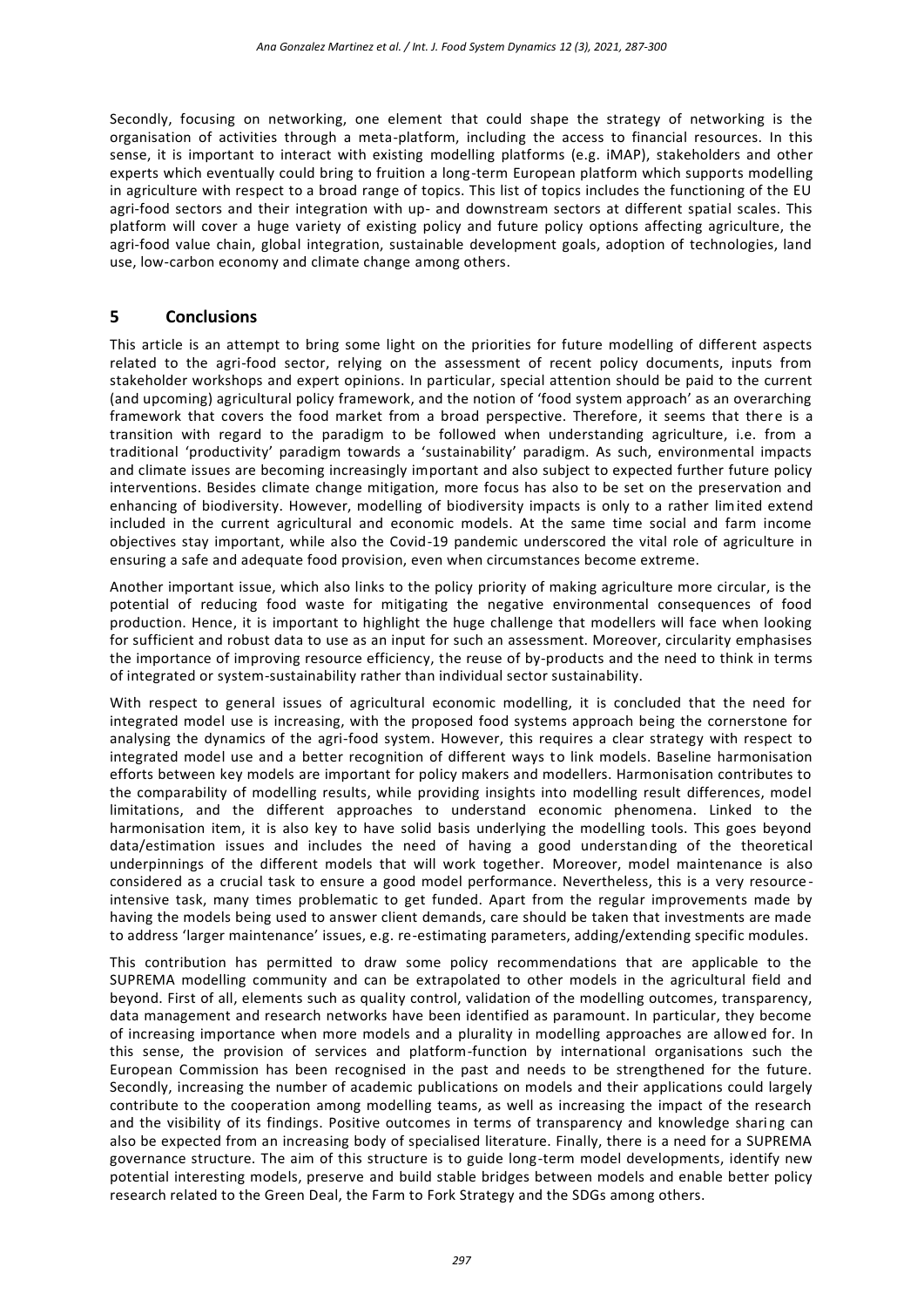#### **References**

- Beghin, JC, Maertens, M., and Swinnen. J. (2015). Nontariff measures and standards in trade and global value chains. *Annu. Rev. Resour. Econ.,* **7**(1): 425-450.
- Bremmer, B., Leenstra, F., and Vellinga, T. (2020). Nutrient Cycle Assessment Tool: A tool for dialogue and ex ante evaluation of policy interventions aiming at closing nutrient cycles in agriculture. *NJAS- Wageningen Journal of Life Sciences*, **92**. [https://doi.org/10.1016/j.njas.2020.100330.](https://doi.org/10.1016/j.njas.2020.100330)
- Brooks, J., Deconinck, K., and Giner, C. (2019). Three key challenges facing agriculture and how to start solving them. Organisation for Economic Co-operation and Development, 6 June. [https://www.oecd.org/agriculture/key-challenges-agriculture-how-solve/.](https://www.oecd.org/agriculture/key-challenges-agriculture-how-solve/)
- Castro, L.M., Härtl, F., Ochoa, S., Calvas, B., Izquierdo, L., and Knoke, T. (2018). Integrated bio-economic models as tools to support land-use decision making: a review of potential and limitations. *Journal of Bioeconomics,* **20**: 183-211.
- Carbon Trust. (2006). Carbon footprints in the supply chain: the next step for business. Carbon Trust. London, UK.
- Carpentier, A., Gohin, A., Sckokai, P., and Thomas. A. (2015). Economic modelling of agricultural production: past advances and new challenges. *Revue d'Etudes en Agriculture et Environnement - Review of agricultural and environmental studies,* **96**(1): 131-165.
- Clark, M.A., Springmann, M., Hill, J., and Tilman. D. (2019). Multiple Health and Environmental Impacts of Foods. *PNAS,* **116**(46): 23357–23362.
- Chopin, P., Bergkvist, G., Hossard. L. (2019). Modelling biodiversity change in agricultural landscape scenarios A review and prospects for future research. *Biological Conservation*, **235**: 1-17.
- Commission of the European Communities. (2009). Analysis of Price Transmission along the Food Supply Chain in the EU. Edited by SEC(2009) 1450, Brussels, Belgium.
- Creutzig, F., Popp, A., Plevin, R., Luderer, G., Minx, J., and Edenhofer, O. (2012). Reconciling top-down and bottom-up modelling on future bioenergy deployment. *Nat. Clim. Change,* **2**: 320–327.
- Dessart, F.J., Barreiro-Hurlé, J., and van Bavel. R. (2019). Behavioural Factors Affecting the Adoption of Sustainable Farming Practices: A Policy-oriented Review. *European Review of Agricultural Economics*, **46**(3): 417-471. doi:10.1093/erae/jbz019.
- Dixon, P., Rimmer M. (2019). Integrating a Global Supply Chain Model with a Computable General Equilibrium Model. CoPS Working Paper No.G-292. Victoria University, Melbourne, Australia.
- Dubé, J.P.H. (2018). Microeconometric models of consumer demand. Working Paper No. 25215, National Bureau of Economic Research, Cambridge, M.A., United States.
- EAT-Lancet Commission. (2019). The EAT-Lancet Commission on Food, Planet, Health. EAT-Lancet Commission, Stockholm, Sweden.
- Eory, V., Pellerin, S., Carmona Garcia, G., Lehtonen, H., Licite, I., Mattila, H., Lund-Sørensen, T., Muldowney, J., Popluga, D., Strandmark, L., and Schulte, R. (2018). Marginal abatement cost curves for agricultural climate policy: State-of-the art, lessons learnt and future potential. *Journal of Cleaner Production*, **182**: 705-716.
- European Parliament. (2020). Sustainable consumption: Helping consumers make eco-friendly choices. Available at:

[https://www.europarl.europa.eu/thinktank/en/document.html?reference=EPRS\\_BRI\(2020\)659295.](https://www.europarl.europa.eu/thinktank/en/document.html?reference=EPRS_BRI(2020)659295)

- FAO. (2011). Global food losses and food waste Extent, causes and prevention. FAO, Rome, Italy.
- FAO. (2013a). Food wastage footprint Impacts on natural resources. FAO, Rome, Italy.
- FAO. (2013b). Food supply chains for better nutrition. In FAO (eds.) Food systems for better nutrition (pp. 37- 48), Chapter 4. Rome, Italy, FAO.
- FAO. (2014). Building a common vision for sustainable food and agriculture: principles and approaches. Rome, Italy: FAO.
- Finger, R., Swinton, S.M., El Benni, N., and Walter. A. (2019). Precision Farming at the Nexus of Agricultural Production and the Environment. *Annual Review of Resource Economics,* **11**: 313-35. doi.org/10.1146/annurev-resource-100518-093929.
- Food Chain Evaluation Consortium (2014). Scoping study. Delivering on EU food safety and nutrition in 2050 Scenarios of future change and policy responses. Brussels, Belgium: European Commission.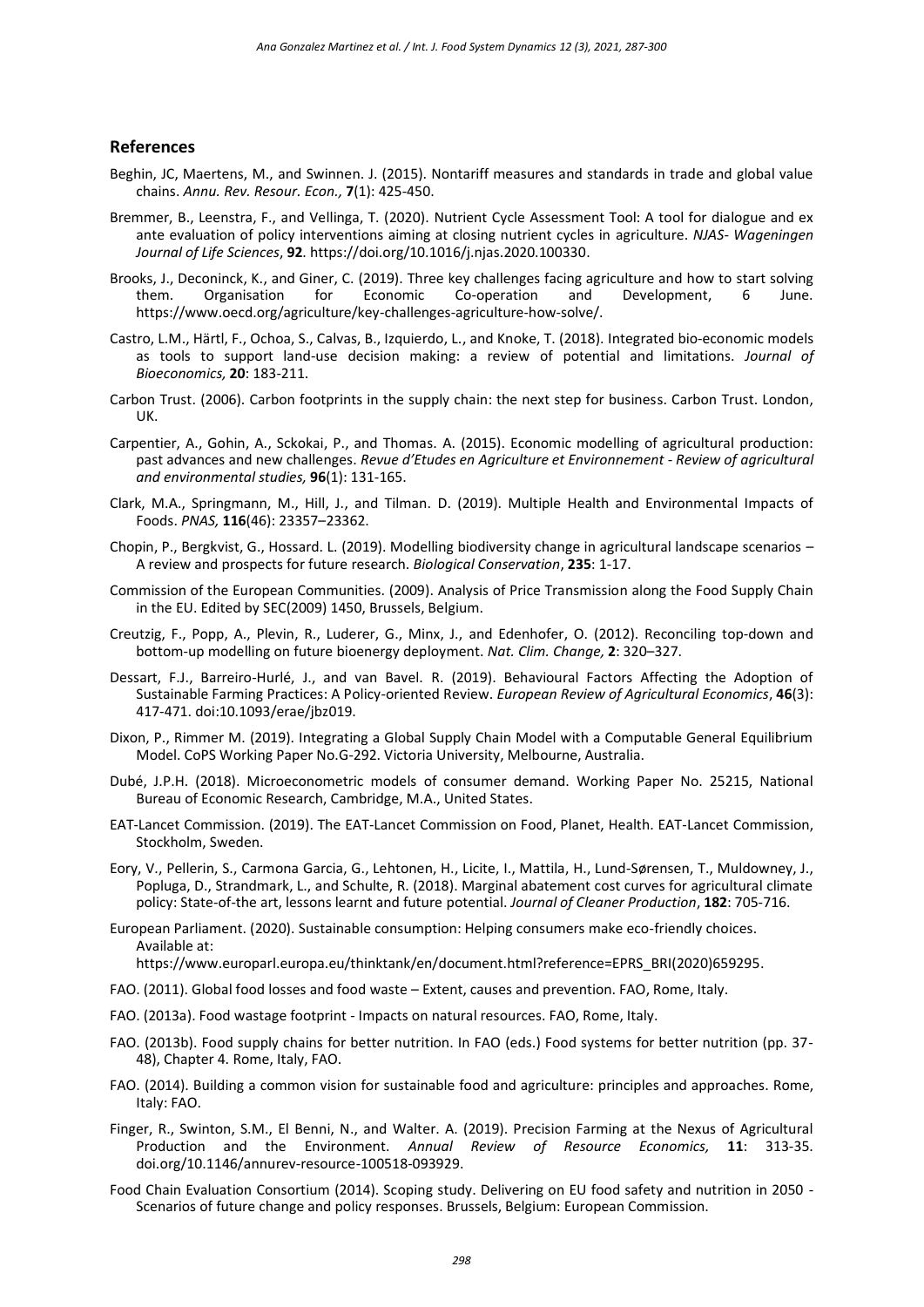- Garnett, T. (2011). Where are the best opportunities for reducing greenhouse gas emissions in the food system (including the food chain)? *Food Policy,* **36**: s23-s32.
- Gonzalez-Martinez, A.R., Jongeneel, R., Kros, H., Lesschen, J. P., de Vries, M., Reijs, J., and Verhoog. D. (2021). Aligning Agricultural Production and Environmental Regulation in the Netherlands: An Exercise for Bringing together Economic and Biophysical Models*. Land Use Policy*, *forthcoming*.
- Haniotis, T. (2020, 4 March). The CAP, its challenges and the European Green Deal. Presentation delivered at the AGMEMOD Workshop on 'Medium-term development of agri-food markets in EU member States', Brussels, Belgium.
- Hebinck, A., Zurek, M., Achterbosch, T., Forkman, B., Kuijsten, A., Kuiper, M., Nørrung, B., Veer, P. van 't, and Leip, A. (2021). A Sustainability Compass for policy navigation to sustainable food systems. https://doi.org/10.31235/osf.io/ab8ts
- Helaine, S., Himics, M., M'Barek, R., and Caivano A. (2013). DataM Data on Agriculture, Trade and Models: A tool for Flexible Management, extension and integration of (model) databases. Publications Office of the European Union, Luxembourg, Luxembourg.
- HLPE. (2017). Nutrition and food systems. A report by the High Level Panel of Experts on Food Security and Nutrition of the Committee on World Food Security, Rome, Italy.
- Hoes, A.C., Jongeneel, R., van Berkum, S., and Poppe K. (2019). Towards Sustainable Food Systems: A Dutch Approach. Wageningen Economic Research, Den Haag, The Netherlands.
- Hristov, J., Toreti, A., Pérez Domínguez, I., Dentener, F., Fellmann, T., Elleby C., Ceglar, A., Fumagalli, D., Niemeyer, S., Cerrani, I., Panarello, L., and Bratu M. (2020). Analysis of climate change impacts on EU agriculture by 2050. Publications Office of the European Union, Luxembourg, Luxembourg.
- Ouliaris, S. (2011). What Are Economic Models? How Economists Try to Simulate Reality. IFM Finance & Development, **48**(2): 46-47.
- Jongeneel, R., Silvis, H., Verhoog, D., and Daatselaar C. (2018). Effects of selling public intervention stocks of skimmed milk powder. Report 2018-046, Wageningen Economic Research, Den Haag, The Netherlands.
- Jongeneel, R., Gonzalez-Martinez, A., Lesschen, J.P., van Meijl, H., Heckelei, T., and Salamon P. (2020). Deliverable 1.10 The SUPREMA Roadmap exploring future directions for agricultural modelling in the EU. Report published in the context of the Project Support for Policy Relevant Modelling of Agriculture (SUPREMA). Available at: https://www.suprema-project.eu.
- Jongeneel, R., Gonzalez-Martinez, A.R., and Hoste, R. (2020). An uncertain fate for the EU pig sector: Potential consequences of the 2019 African Swine Fever outbreak in East Asia. *EuroChoices.* [https://doi.org/10.1111/1746-692X.12274.](https://doi.org/10.1111/1746-692X.12274)
- Kersebaum, K.C., Hecker, J.-M., Mirschel, W., and Wegehenkel, M. (2007). *Modelling water and nutrient dynamics in soil-crop systems*. Dordrecht, Netherlands, Springer, doi: 10.1007/978-1-4020-4479-3.
- Lotze‐Campen, H., von Lampe, M., Kyle, P., Fujimori, S., Havlik, P., van Meijl, H., Hasegawa, T., Popp, A., Schmitz, C., Tabeau, A., Valin, H., Willenbockel, D.,and Wise, M. (2013). Impacts of increased bioenergy demand on global food markets: an AgMIP economic model intercomparison. Agricultural Economics. https://doi.org/10.1111/agec.12092.
- M'Barek, R., Delince J. (2015). iMAP, an integrated Modelling Platform for Agro-economic Commodity and Policy Analysis. Publications Office of the European Union, Luxembourg, Luxembourg.
- McCorriston, S., Morgan, C., and Rayner., A. (2001). Price Transmission: The Interaction between Market Power and Returns to Scale. *Review of. European Review of Agricultural Economics,* **28**(2):143-59.
- Muth, R.F. (1964). The Derived Demand Curve for a Productive Factor and the Industry Supply Curve. *Oxford Economic Papers* **16**(2): 221-234.
- Nordhagen, S. (2020). Food supply chains and child and adolescent diets: A review. *Global Food Security*, **27**. [https://doi.org/10.1016/j.gfs.2020.100443.](https://doi.org/10.1016/j.gfs.2020.100443)
- Oudendag, D., Verma, M., Tabeau, A., and Phillipides G. (2020). MAGNET Development and Application to BioEconomy Modelling. JRC Deliverable, Joint Research Centre, Seville, Spain.
- PAGE (2017). The Integrated Green Economy Modelling Framework Technical Document. PAGE Secretariat, Chatelaine-Geneva, Switzerland.
- Pazarlioğlu, M.V., Miran, B., Üçdoğruk, S., and Abay, C. (2007). Using econometric modelling to predict demand for fluid and farm milk: A case study from Turkey. *Food Quality and Preference,* **18**(2): 416-424.